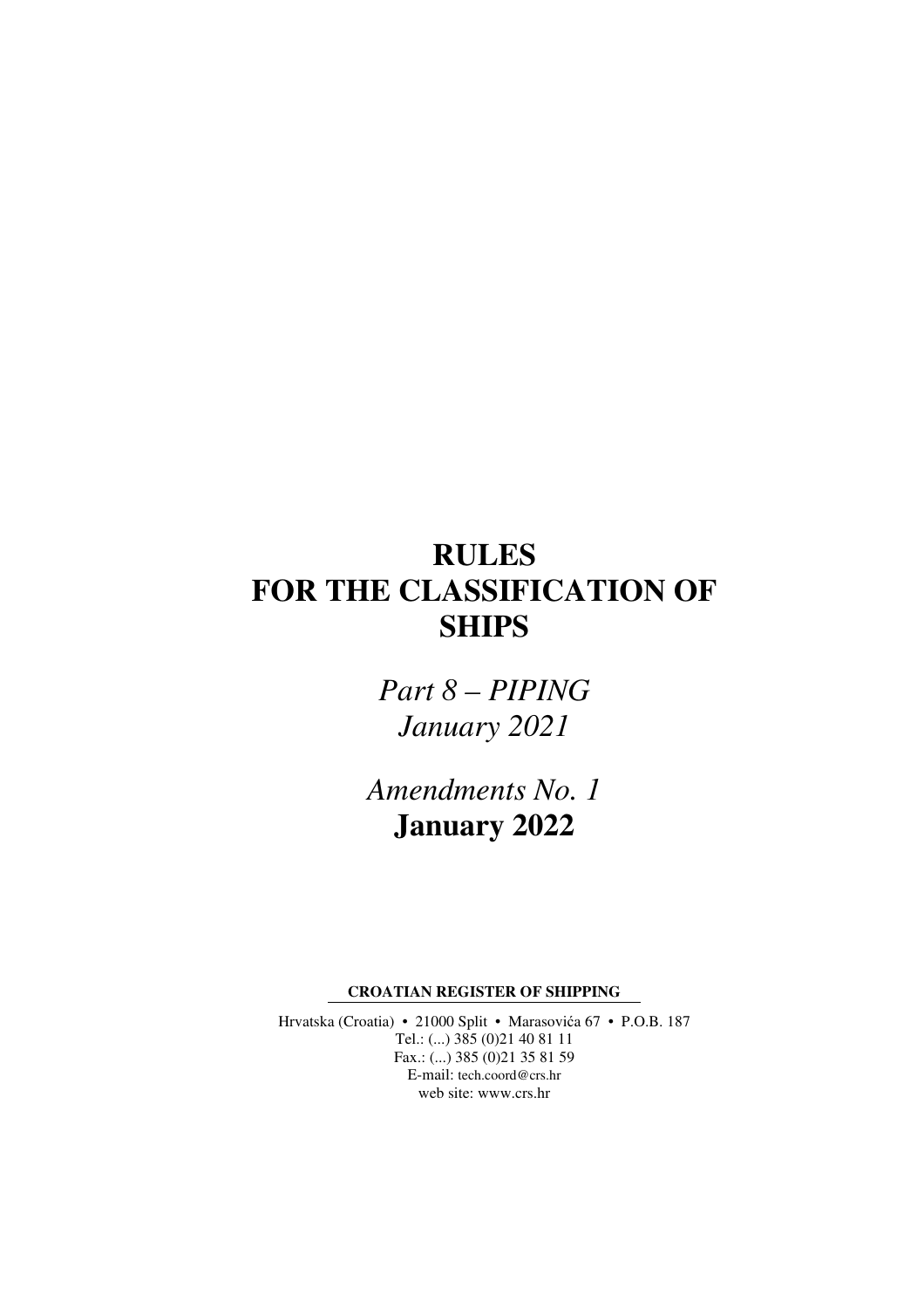By the decision of the General Committee of Croatian Register of Shipping,

#### Amendments No. 1 to the **RULES FOR THE CLASSIFICATION OF SHIPS**  Part 8 – PIPING

have been adopted on 20th December 2021 and shall enter into force on 1st January 2022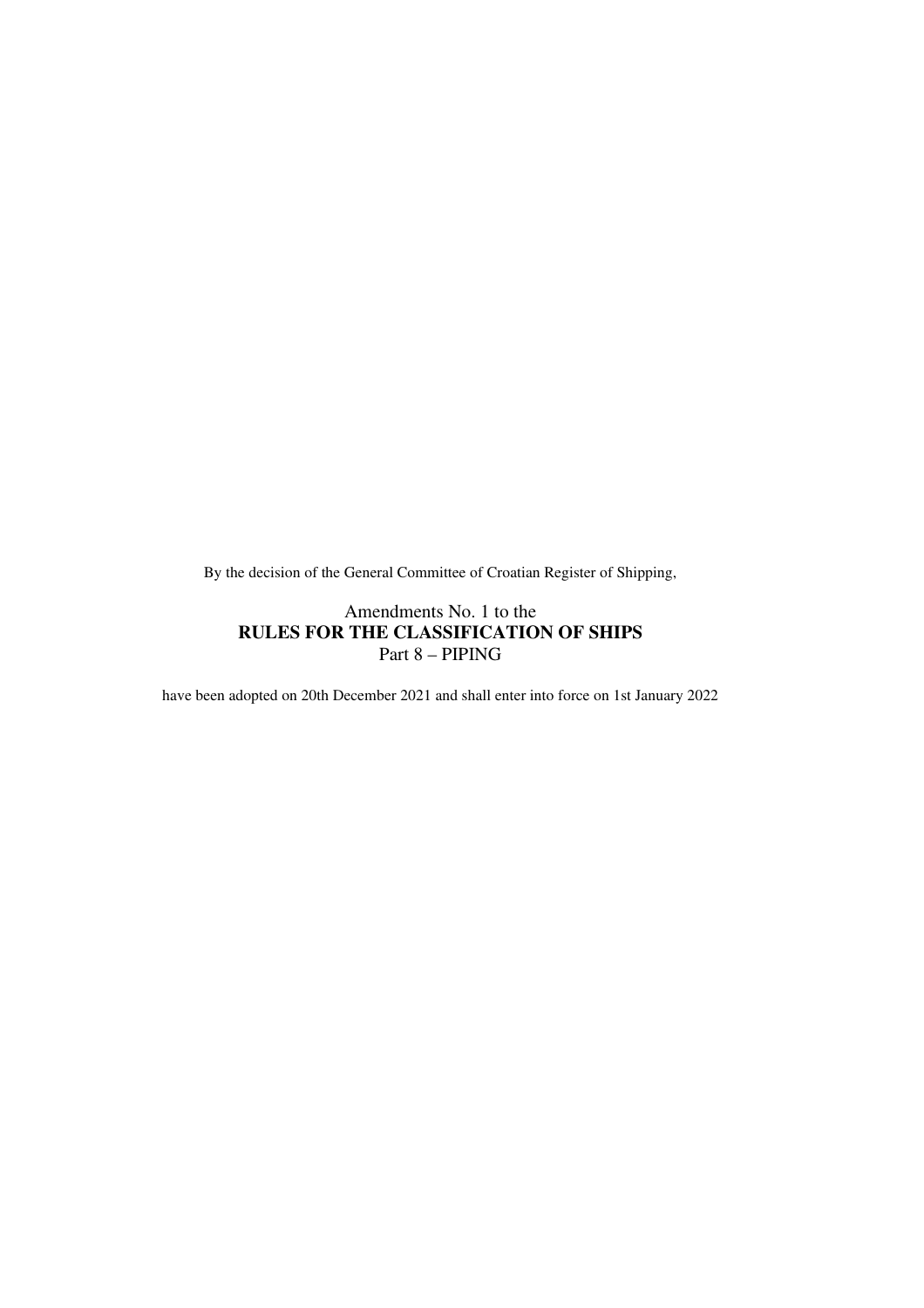### **INTRODUCTORY NOTES**

These amendments shall be read together with the requirements in the Rules for the Classification of Ships, Part 8 – Piping, edition January 2021.

Table 1 contains review of amendments, where items changed or added in relating to previous edition are given, with short description of each modification or addition. All major changes throughout the text are shaded.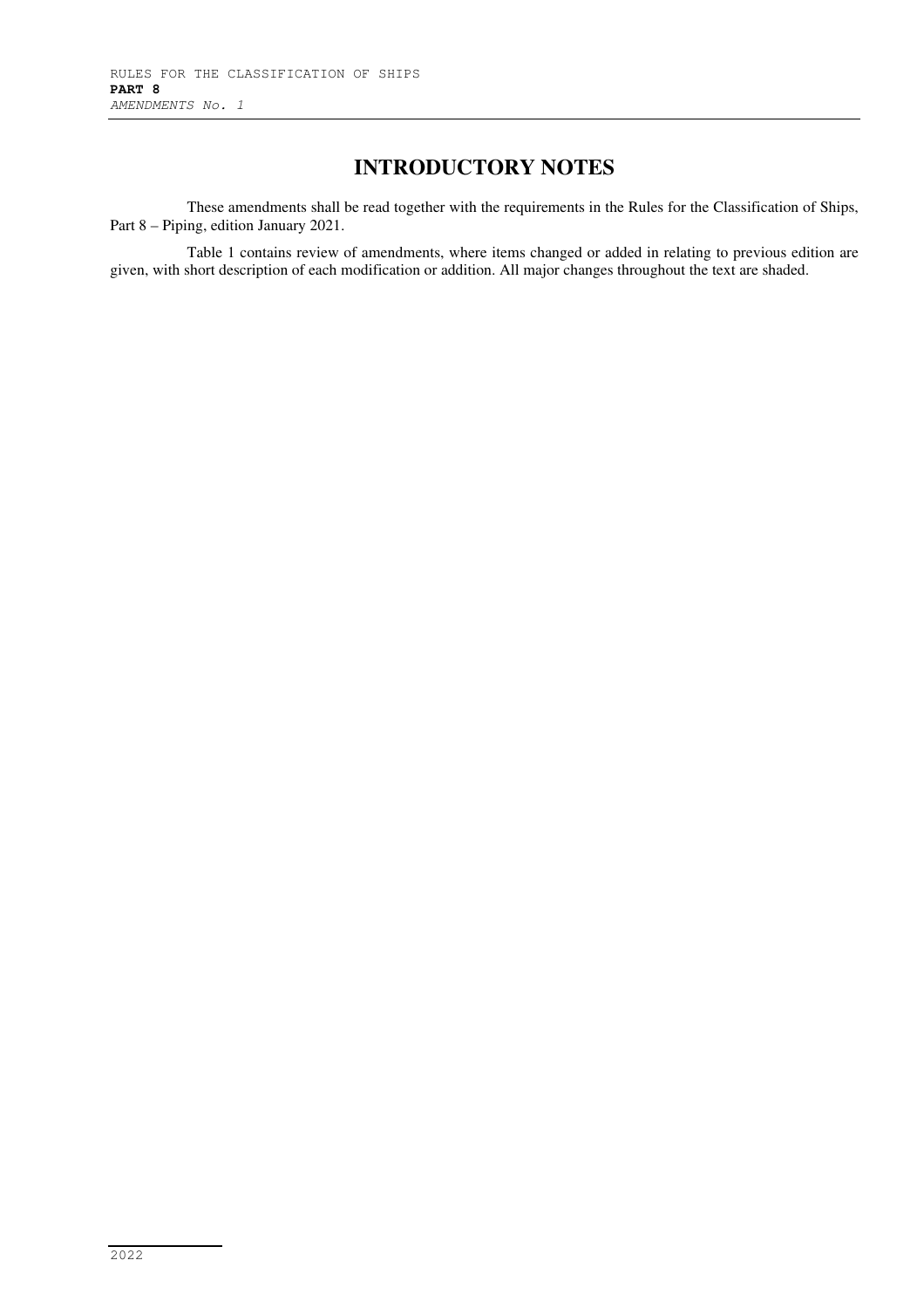| This Part of the Rules includes the requirements of the following international Organisations: |                                                                                                                                                                                                                                                                                                                                                                                                                                                                                                                                                                                                                                                                                                                                               |  |
|------------------------------------------------------------------------------------------------|-----------------------------------------------------------------------------------------------------------------------------------------------------------------------------------------------------------------------------------------------------------------------------------------------------------------------------------------------------------------------------------------------------------------------------------------------------------------------------------------------------------------------------------------------------------------------------------------------------------------------------------------------------------------------------------------------------------------------------------------------|--|
| <b>International Maritime Organization (IMO)</b>                                               |                                                                                                                                                                                                                                                                                                                                                                                                                                                                                                                                                                                                                                                                                                                                               |  |
| <b>Conventions:</b>                                                                            | International Convention for the Safety of Life at Sea 1974 (SOLAS 1974) and all subsequent<br>amendments up to and including the 2017 amendments (MSC.421(98))<br>Protocol of 1988 relating to the International Convention for the Safety of Life at Sea 1974, as<br>amended (SOLAS PROT 1988)<br>International Convention on Load Lines, 1966, as modified by the 1988 Protocol relating thereto<br>and all amendments up to and including 2003 amendments adopted by resolution MSC.143(77)<br>International Convention for the Prevention of Pollution from Ships 1973, as modified by the<br>Protocol of 1978 relating thereto (MARPOL 73/78) and all subsequent amendments up to and in-<br>cluding the 2018 amendments (MEPC.301(72)) |  |
| <b>International Association of Classification Societies (IACS)</b>                            |                                                                                                                                                                                                                                                                                                                                                                                                                                                                                                                                                                                                                                                                                                                                               |  |
| <b>Unified Requirements (UR):</b>                                                              | E8 (1996), F2 (1999), F8 (1989), F15 (1996), F16 (2000), F21 (1974), F22 (1974), F24 (1998),<br>F26 (2000), F33 (1981), F35 (2005), F39 (1999), F41 (1993), F42 (1995), F44 (2010), M11<br>(1972), M24 (1976), M45 (2011), M57 (1993), M61 (2003), M64 (2004), M65 (2004), M74<br>(May 2016), M75 (Jan 2021), P1 (2001), P2.1 (Nov 2001), P2.2 (Nov 2001), P2.3 (Nov 2001),<br>P2.4 (1974), P2.5 (Nov 2001), P2.6 (1987), P2.7 (Nov 2001), P2.8 (Nov 2001), P2.7.4 (Oct<br>2018), P2.8 (Nov 2001), P2.9 (1987), P2.10 (Nov 12001), P2.11 (Mar 2016), P2.12 (Mar 2016),<br>P2.13 (Oct 2018), P3 (Jan 2016), P4 (Dec 2018)                                                                                                                      |  |
| Unified Interpretations (UI):                                                                  | SC56, SC57, SC58, SC 64 (2005), SC99 (2005), SC111 (1995), SC118, SC123 (Rev.3, reinstat-<br>ed Nov 2019), SC140 (1998), SC179 (2011), SC184 (2005), SC 232 (2009), SC 243 (2012),<br>SC251 (2011), SC 255 (Cor.1 2013), MPC87 (Jan 2007), LL10 (2008), LL11 (2008), LL36<br>(2008), LL49 (2008), LL52 (2008), LL58 (2008)                                                                                                                                                                                                                                                                                                                                                                                                                    |  |
| <b>Recommendations (Rec.):</b>                                                                 | Rec. 100 (2008)                                                                                                                                                                                                                                                                                                                                                                                                                                                                                                                                                                                                                                                                                                                               |  |

L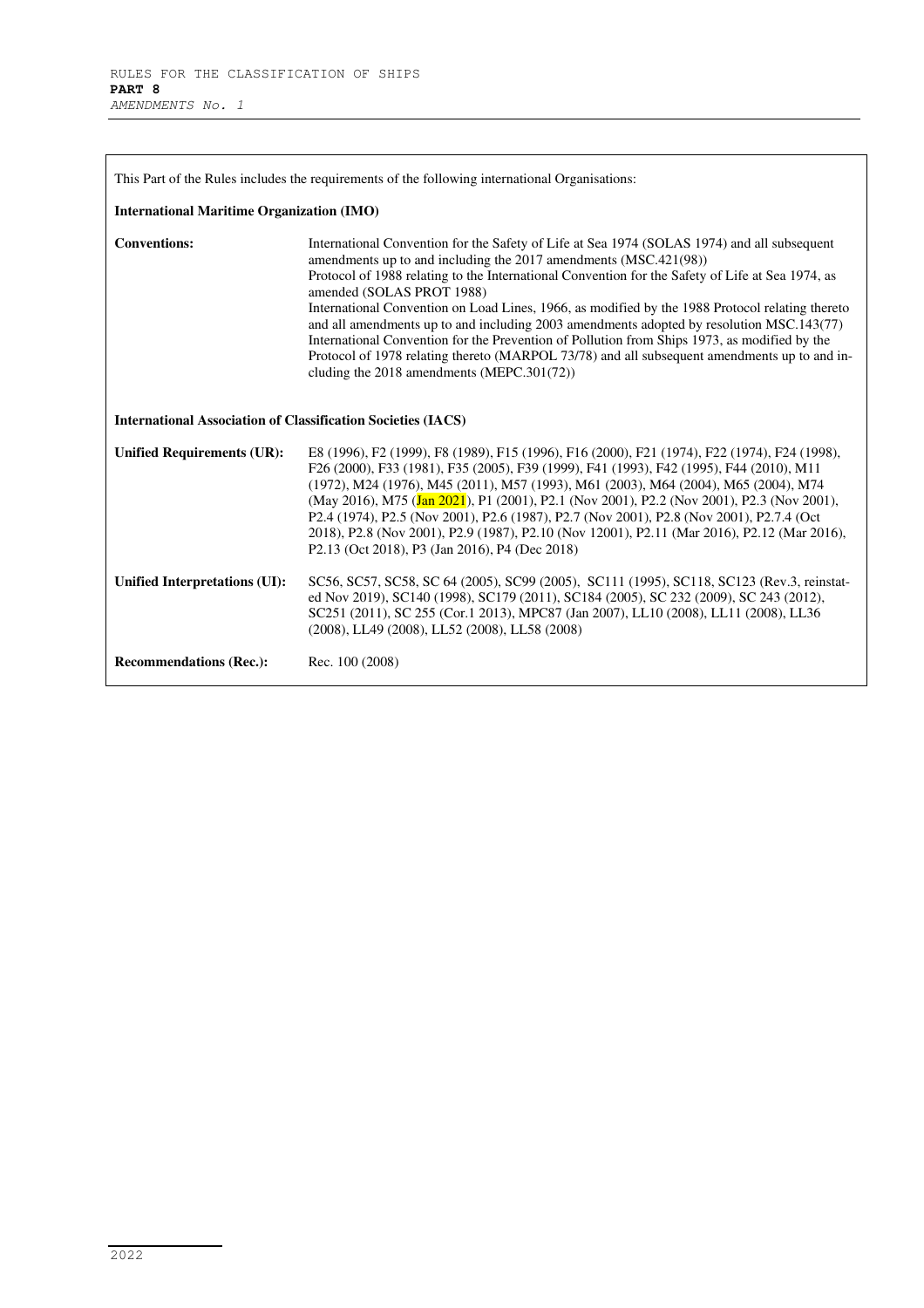## **TABLE 1 – REVIEW OF AMENDMENTS**

This review comprises amendments in relation to the Rules for the Classification of Ships, Part 8 – Piping, edition January 2021.

| ITEM                                  | <b>DESCRIPTION OF THE AMENDMENTS</b>                         |
|---------------------------------------|--------------------------------------------------------------|
| <b>SECTION 7 - VENTILATION SYSTEM</b> |                                                              |
| Item $7.5.14$                         | Item has been amended due to inclusion of IACS UR M75, Rev.1 |